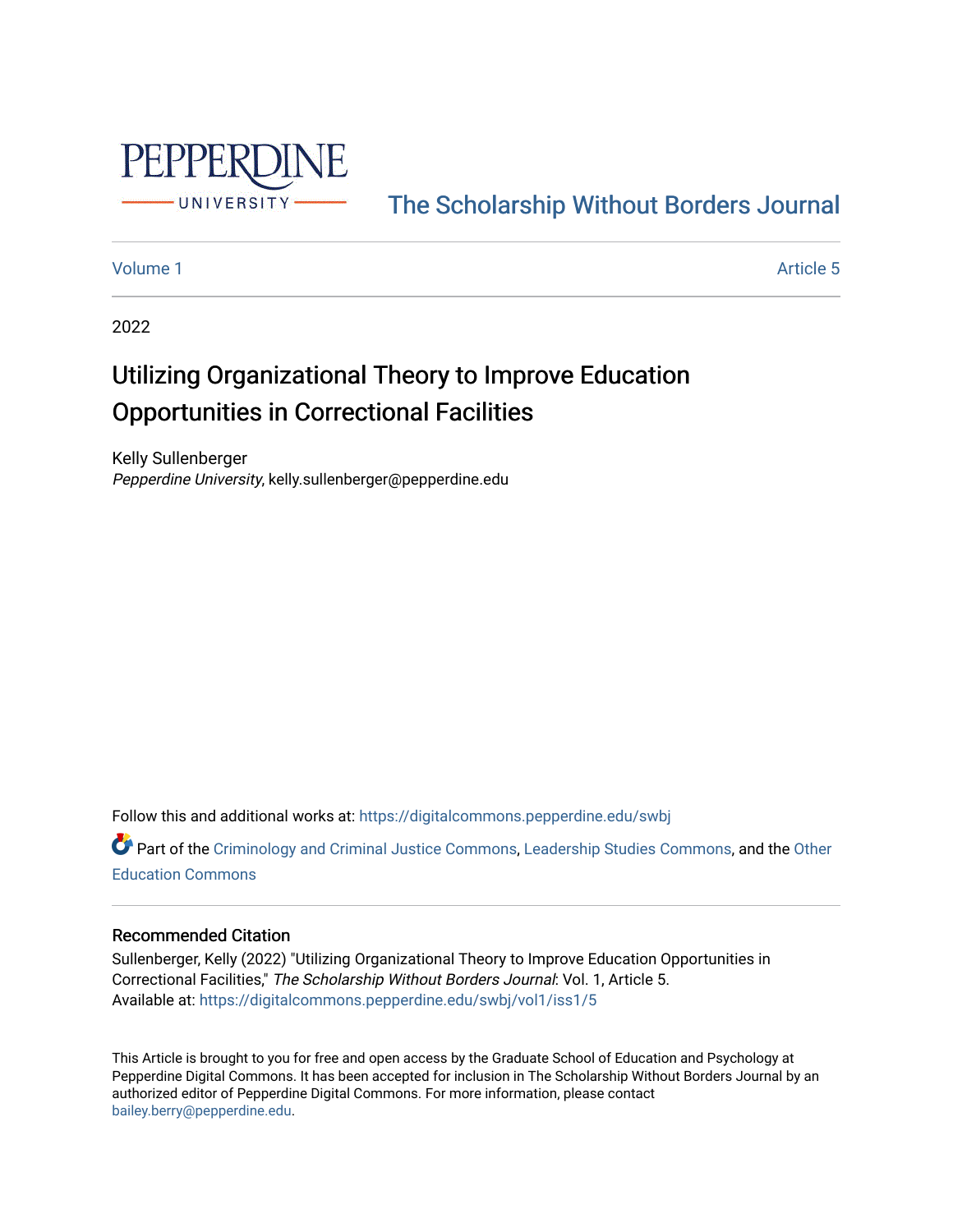### Utilizing Organizational Theory to Improve Education Opportunities in Correctional Facilities

#### Cover Page Footnote

Developed in EGLC 714 with Dr. Kent Rhodes.

This article is available in The Scholarship Without Borders Journal: [https://digitalcommons.pepperdine.edu/swbj/](https://digitalcommons.pepperdine.edu/swbj/vol1/iss1/5) [vol1/iss1/5](https://digitalcommons.pepperdine.edu/swbj/vol1/iss1/5)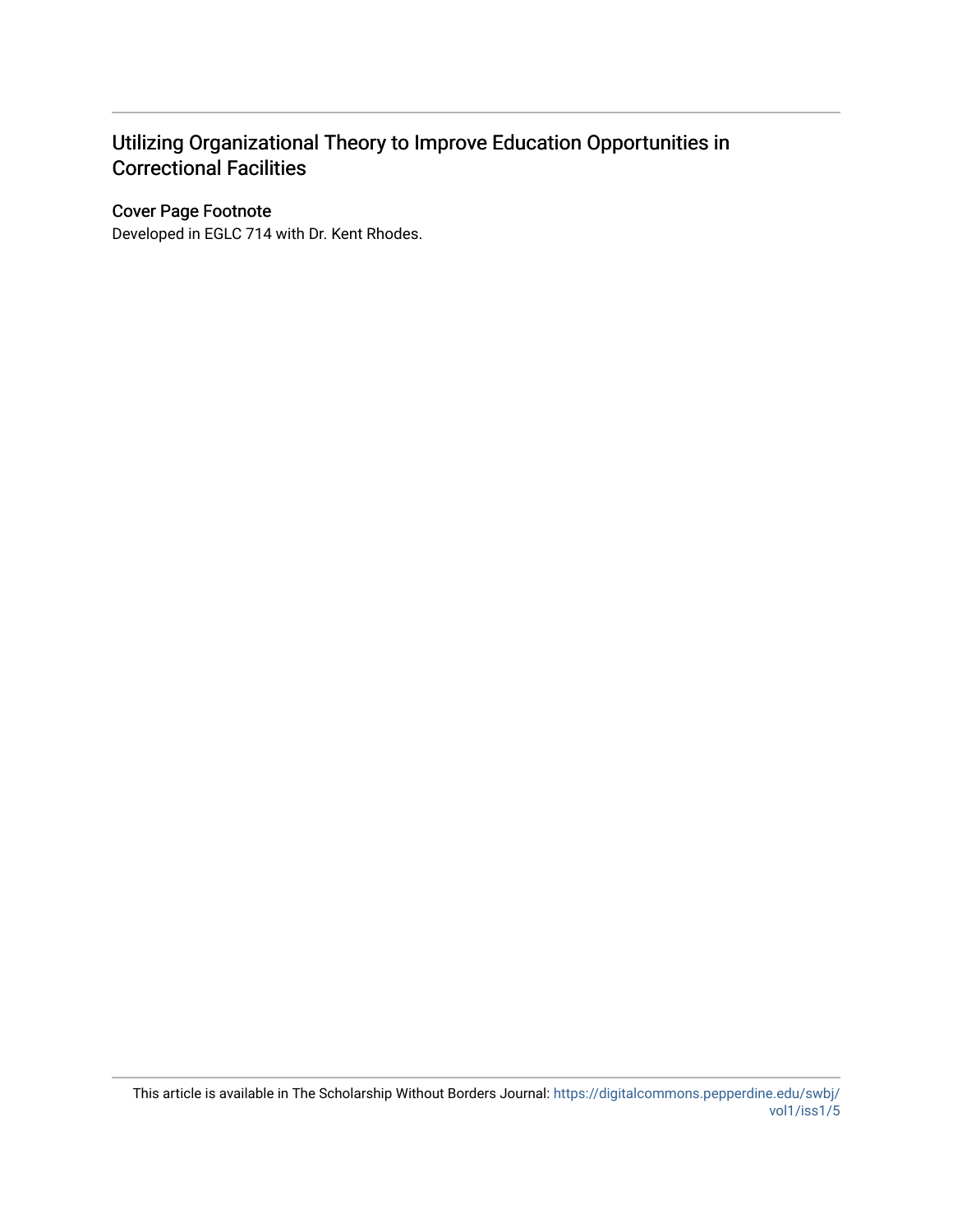#### **Introduction**

Currently, the United States has one of the most highly concentrated prison systems, housing approximately 2.3 million people (Sawyer & Wagner, 2020). California houses 239,000 of these inmates (Prison Policy Initiative, n.d.). The stated mission of the California Department of Corrections and Rehabilitation is:

"To facilitate the successful reintegration of the individuals in our care back to their communities equipped with the tools to be drug-free, healthy, and employable members of society by providing education, treatment, rehabilitative, and restorative justice programs, all in a safe and humane environment" (California Department of Corrections and Rehabilitation, n.d.).

As stated, education is one tool that the prison system uses for rehabilitation. With about 90% of State prisons providing programming, educational offerings are readily accessible throughout the incarceration system, with about 41% of the inmates with basic or high school level competency (Wolf Harlow, 2003). We can see that correctional institutions value using education as part of their inmate reform system, but there is work to be done to further advocate and expand the opportunities presented to folks facing incarceration.

While prisons may seem remote and disconnected from everyday society, decisions made for the incarceration system impact us all as these individuals reintegrate back into the spaces we all occupy. This reintegration makes the issue of rehabilitation for incarcerated folks something everyone should care about. This paper explores the need for postsecondary education opportunities and how utilizing social constructionism and systems theory can help for better activism around increasing postsecondary educational opportunities.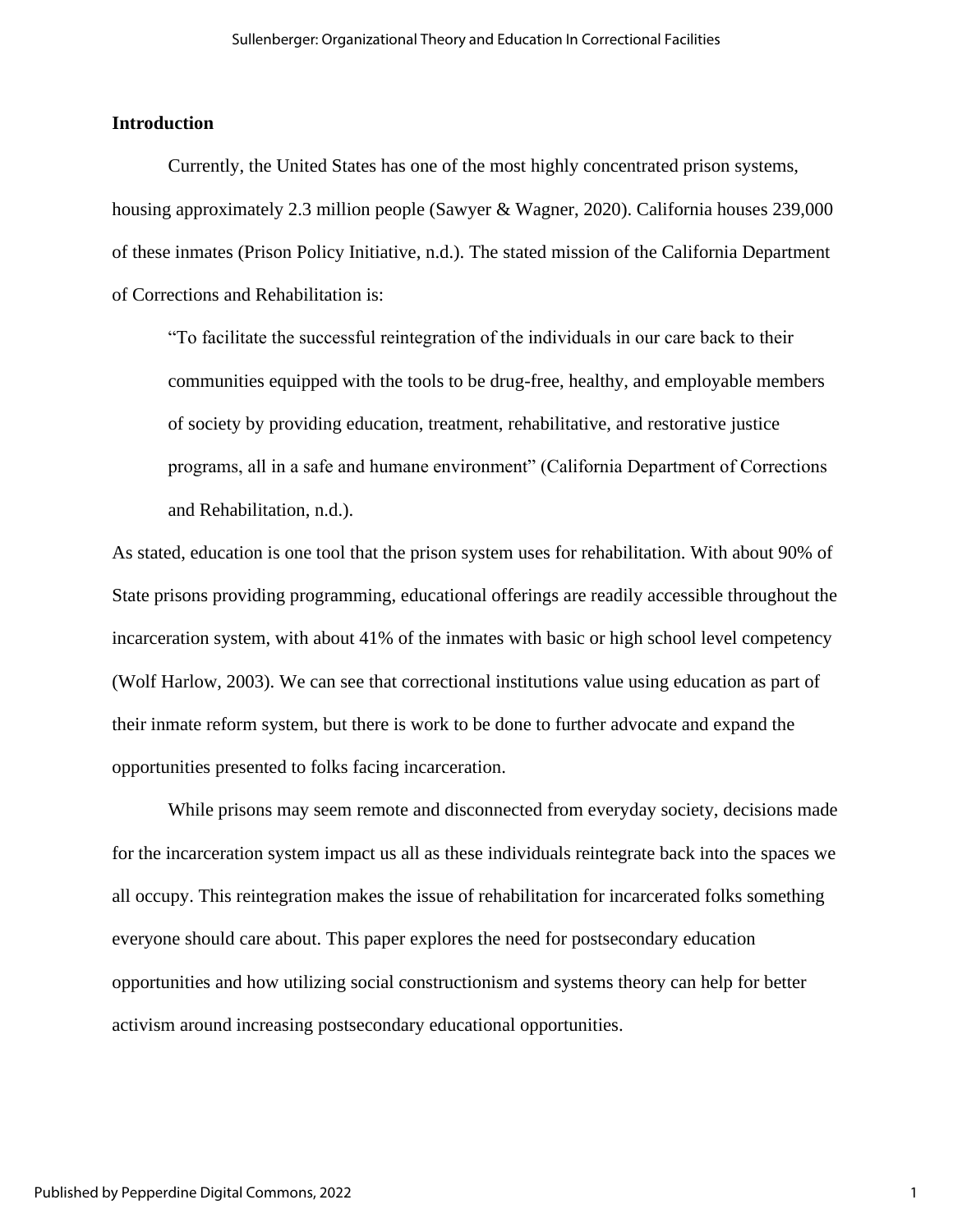#### **Need for Education**

There are multiple groups of people that are impacted by correctional reform. These include those facing incarceration, those handling administration of correctional facilities, and the communities across the country that receive those formerly incarcerated back into their spaces through reintegration. Those facing incarceration tend to be less educated than members of the general population (Duwe & Clark, 2014). Time spent incarcerated further delays educational growth if they are unable to actively work on their education during their sentence. The benefits of receiving an education inside the prison have long-term effects as well. A metaanalysis found that those who participated in the education programs lowered their odds of recidivating by 43% (Davis et al., 2013). Not only does any participation lower their chance of returning to a correctional facility, but it was found that for those who were actually able to complete a degree during their sentence, there was only a two percent chance of recidivism (Lagemann, 2014). Growth in education will also set these individuals up for better success in securing a job after release. Participation in education leads to a 48 percent increase in the likeliness of obtaining employment, compared to inmates that do not participate in the programs (Davis et al., 2014). From there, just like the general population, receiving college degrees even further increases employment opportunities.

As with any system that receives public funding, taxpayers become stakeholders and are impacted by the decisions these facilities make. Investing in education programs for these individuals make a large impact on overall budget spending for these facilities. One study found that for every dollar spent on correctional education programs, five dollars are saved on the three-year reincarceration costs (Davis et al., 2014). The Bard initiative found that spending one million dollars on correctional education would prevent 600 crimes from being committed,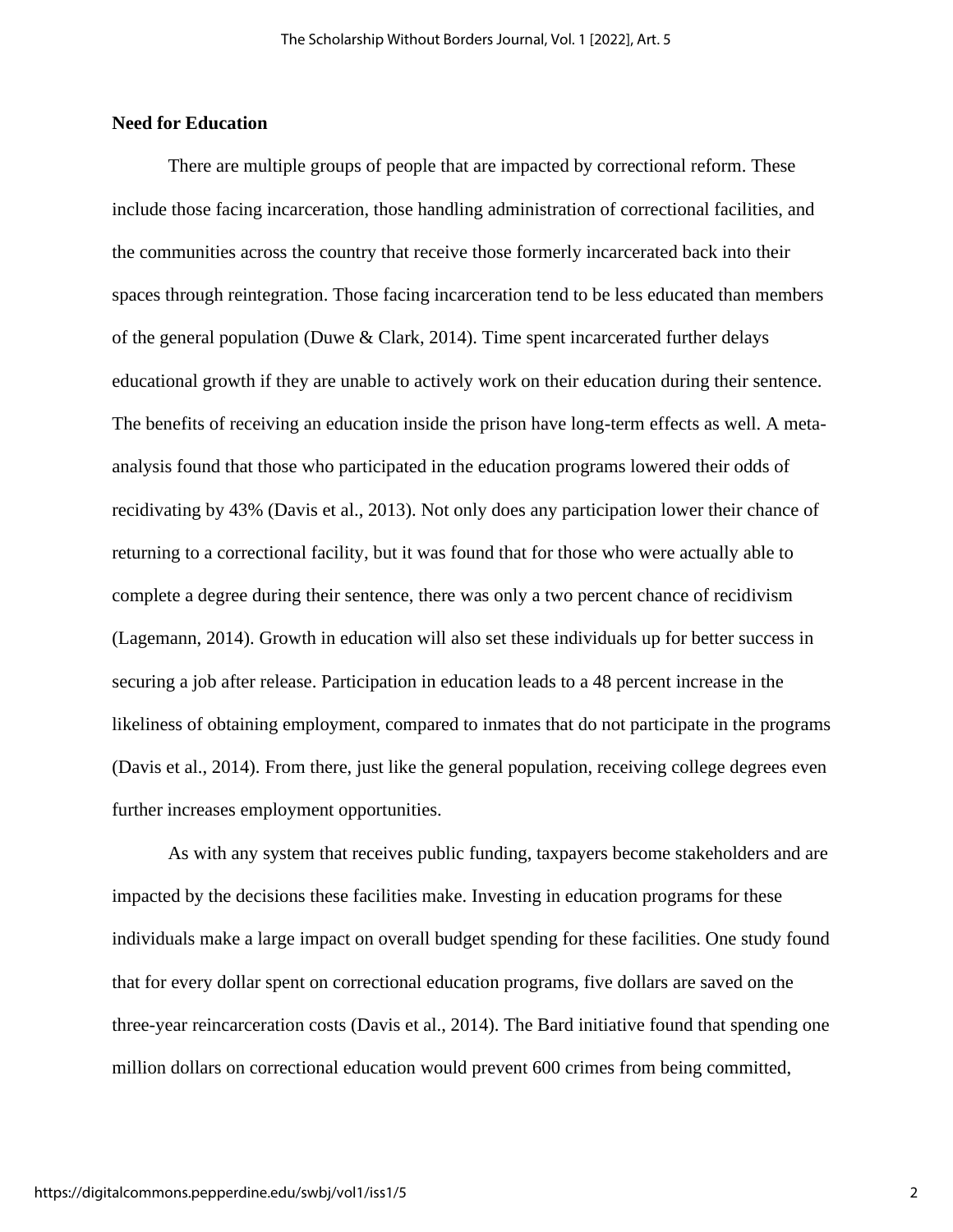compared to the same amount of money spent on incarceration alone would prevent only 350 crimes (Lagemann, 2014). Not only would this funding be more rewarding for the individuals receiving this education, but the spending would actually allow for an overall increase in available funds that can be put either into other areas to improve these correctional facilities or be allocated to another public entity. Especially since taxpayers often don't see the dollars at work with the criminal justice system, this will also provide more opportunities to connect the general public with a better understanding of reform in the system.

Lastly, education helps with inmate behavior (Lagemann, 2014). Behavior, especially in confined spaces like prisons, is contagious. Improvements in an individual's attitude would help improve the behavior of many of the inmates. This allows for an increase in safety for correctional officers and the public upon release. In a program based out of California State Prison, Los Angeles County (LAC) in Lancaster, California, inmates serving life without parole received the opportunity to earn a bachelor's degree. A prison staff member stated, "Life without parole is this stable population in there [prison], they are like tenured professors if you like. So if you educate that population, when the young kids into the yard they're developing a culture from the elders" (Cal State LA Community Impact Media, 2018). By providing this program to such a stable population in the facility, they noticed a trickle-down effect on the other inmates, creating a more positive environment with improved inmate behavior.

#### *Current Degree Programs in the United States*

Current education programs in correctional facilities include literacy programs, GED and high school equivalency pathways, associate degrees, vocational courses, and bachelor's degree opportunities. The least common program for a facility to have is a bachelor's degree pathway program, yet there are several programs in the United States paving the path for these

3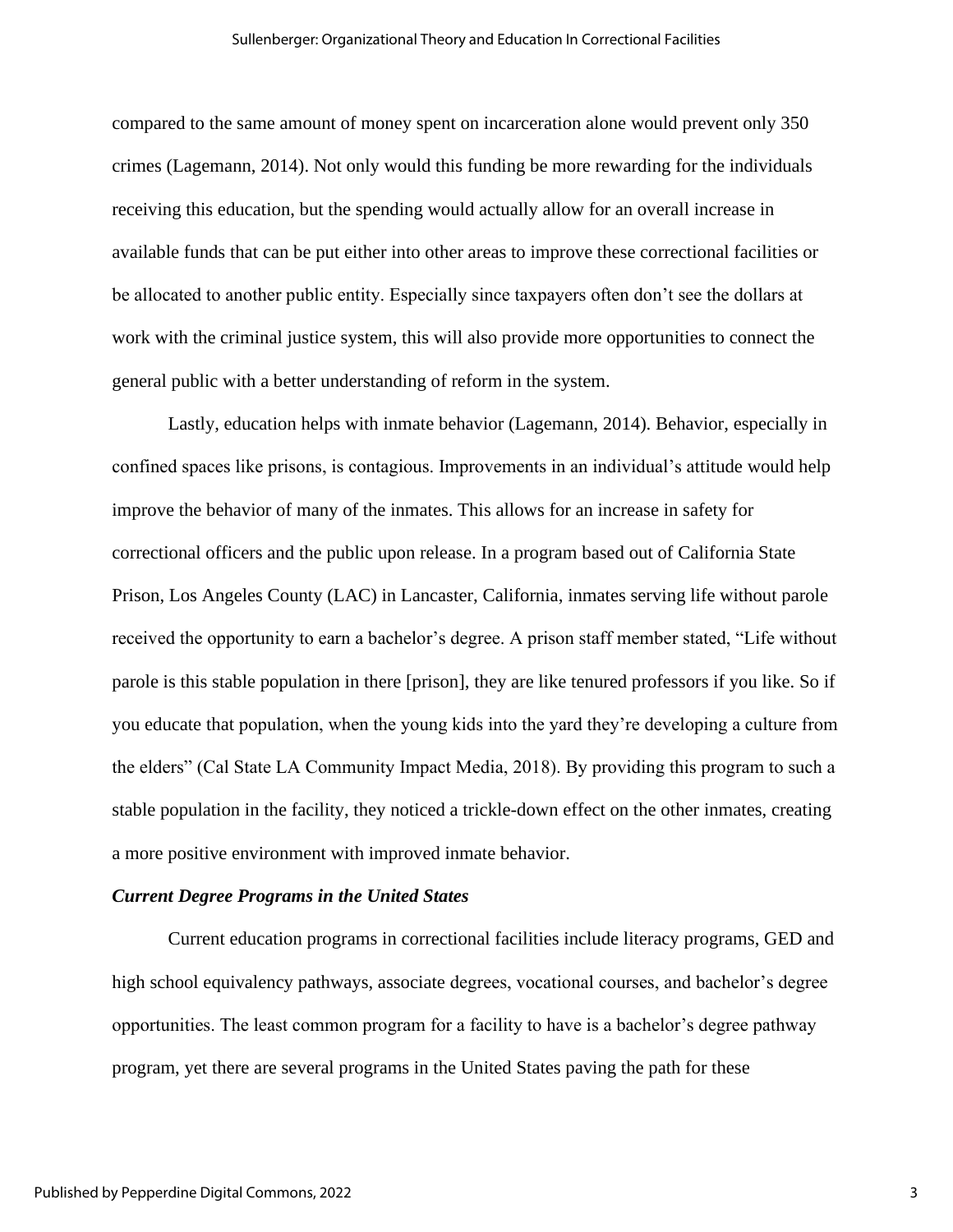opportunities for their inmates. These include the program through California State University, Los Angeles, Pfizer College, and the BARD Prison Initiative.

California currently has one program that allows California inmates to receive a bachelor's degree. The program is based out of California State Prison, Los Angeles County (LAC) in Lancaster, California. The degree-granting university that is partnered with LAC is California State University, Los Angeles (CSULA). This program allows inmates to receive a B.A. in Communication Studies (California State University, Los Angeles, (n.d.). The majority of participants have sentences of life without parole. This means that they are completing this degree without an opportunity to apply this degree in the world outside of prison (Cal State LA Community Impact Media, 2018). Allowing these types of inmates to participate in this program demonstrates that these systems support these individuals and recognize that they have value and can enrich their lives, even if they will spend the remainder of their time on Earth behind bars. The life-changing impact of this program is apparent through several of the inmate testimonials:

"When they see an inmate with that serving life without parole trying to get his education, it gives these other guys that have dates to say, 'man, like if he's doing it, I'm getting out so I need to get my stuff together so I can be a productive member of society'" - Unnamed Inmate (Cal State LA Community Impact Media, 2018). "I would speak to my family about education. I can hear in their voice the positive response that is coming from them; it just encouraged me from there.... my sister [is] even thinking of going back to school. I have caused a lot of pain in my family's life... so these are moments for me to kind of bring some joy" -- Jesse Crespin, inmate (Cal State LA Community Impact Media, 2018).

4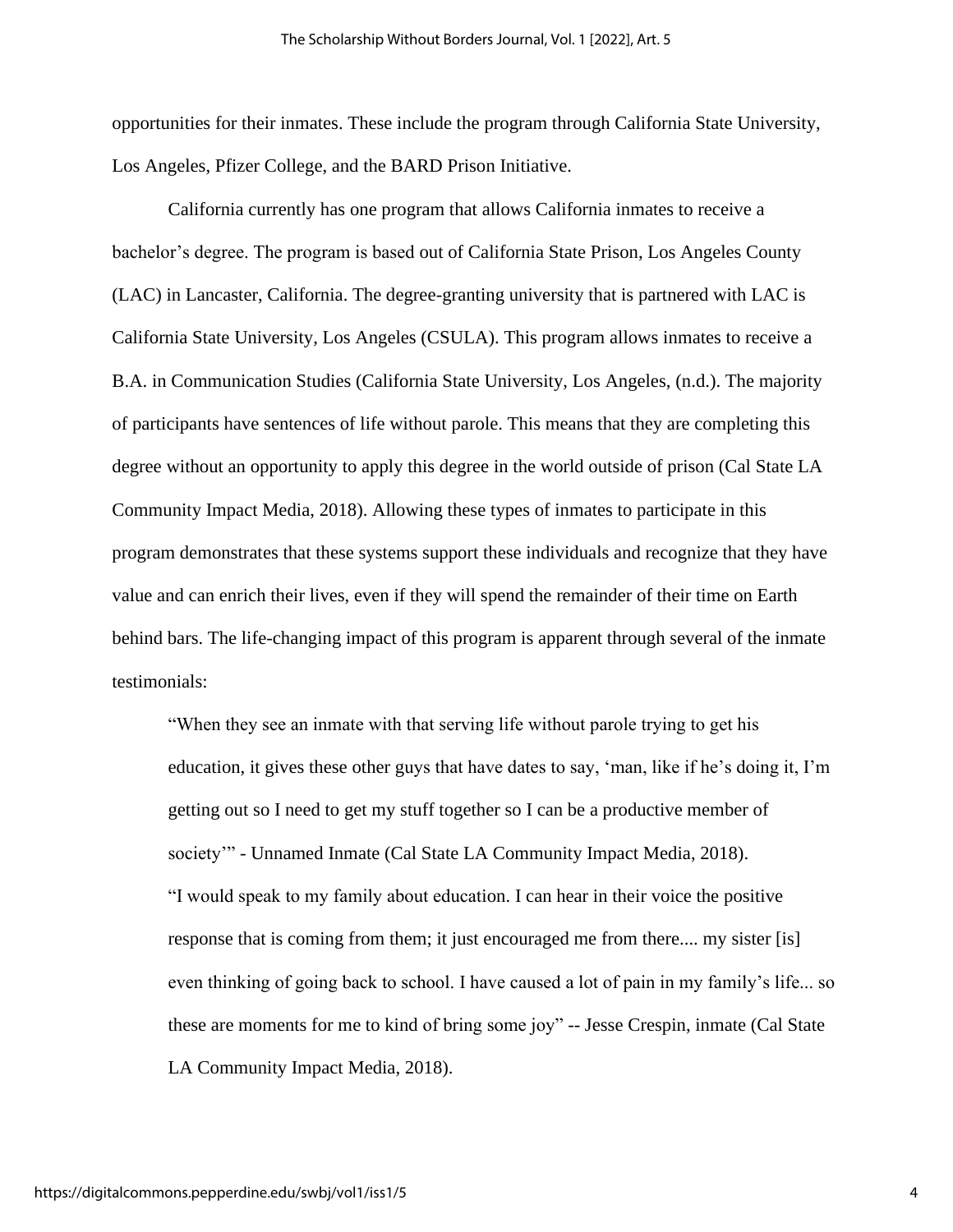"The public has no idea how much education has changed the mentality of inmates" -- Unnamed Inmate (Cal State LA Community Impact Media, 2018).

Pitzer College in Claremont, California, is also working on establishing a program with a pathway to receiving a bachelor's degree. Announced in December 2020, this "inside-outside" program allows select Pitzer college students, called the "outside" students, to attend class with "inside" students, who are inmates at California Rehabilitation Center (CRC) in Norco, California (Pitzer College, 2020). It is the first program of its kind in the country (Pitzer College, 2020). Inmates are required to have three years of college credits before entering this program, including at least one year of credits from a four-year accredited institution. Not all participating inmates are degree-seeking students, but they do have the opportunity to earn a B.A. in Organization Studies (Pitzer College, 2020).

The Bard Prison Initiative, facilitated by Bard College, is a program based in New York that supports educational programs for inmates through several different partnerships. The Bard program has been granting bachelor's degrees since 2008 and works in six prisons in the state of New York (Bard Prison Initiative, n.d.). This program has successfully followed the inmates who complete this program to see the long-term benefits and provide support for these individuals.

These inmates see this opportunity not only as a way to better themselves but as a way to be an example for their family members, the people they left behind in their home communities, the other inmates within the prison, and for the general public to see that they can amount to something besides a life of crime. This opportunity allows them to develop professional relationships with professors, have intellectual conversations, and improve their critical thinking skills. All of this allows them to feel they are living lives with purpose and meaning, regardless of the circumstances they are under. Seeing how many different things are impacted by one

5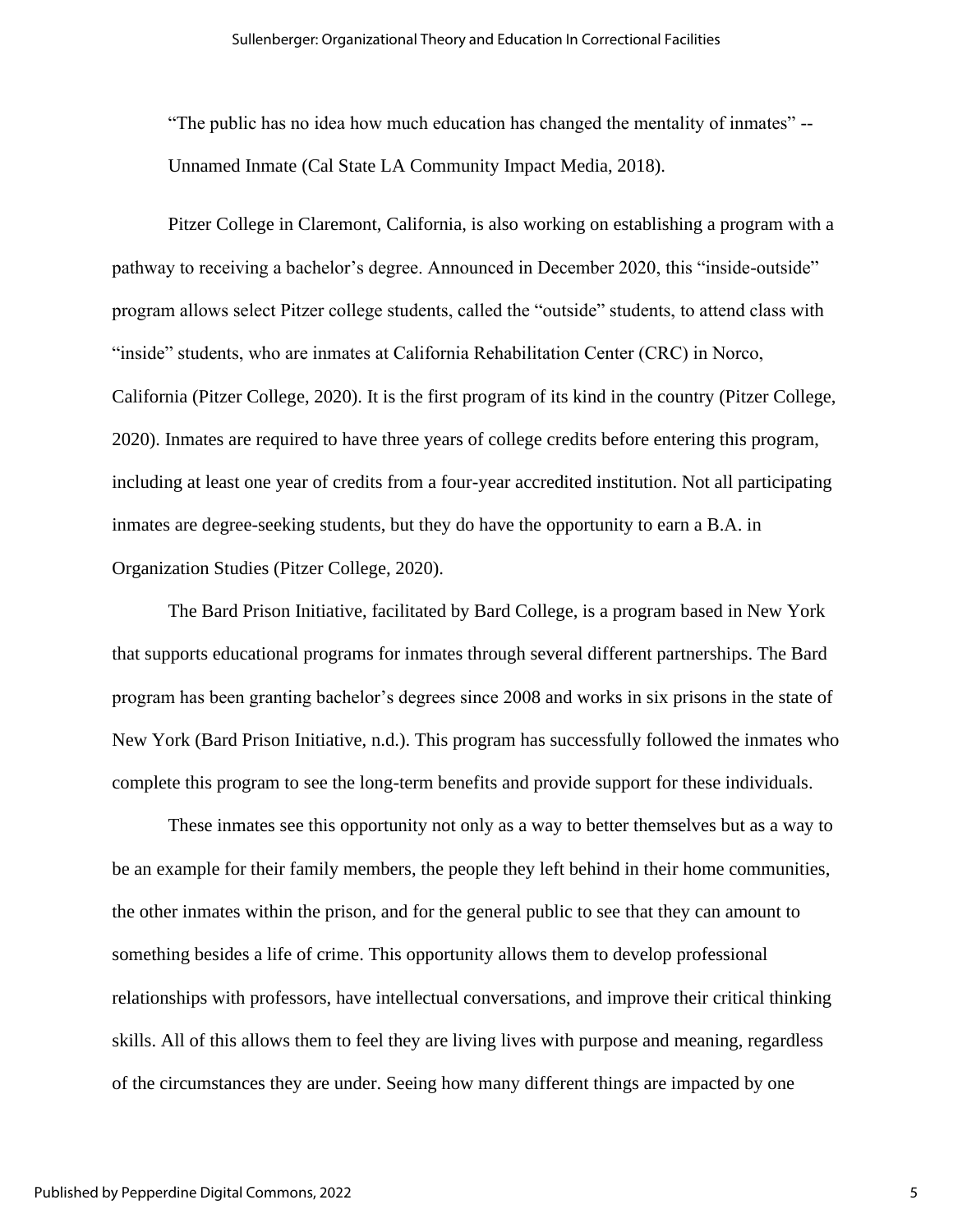inmate's education shows how wide the correctional system truly is and why we must view it from a holistic perspective. This growth also challenges many preconceived notions and beliefs about who the individuals are living behind bars.

#### **Organizational Theory**

Organizational theories take a sociological approach to understanding the structures of a variety of organizations. Taking the time to gain a deeper understanding of a system or organization will help increase efficiency and allow for additional growth. Two types of organizational theory are social constructionism and systems theory. Applying these theories toward understanding educational opportunities within correctional facilities can allow for better activism and an increase in postsecondary programs for inmates.

#### *Social Constructionism*

Social constructionism emerged from a greater need to understand our situations' reality while using grounded theory (Andrews, 2012). With this theory, it is important to view knowledge as created, not discovered (Schwandt, 2003). This means that through the organizational analysis, one must be cognizant of how their thoughts may not be the reality and could have been shaped by external factors. A specific aspect of social constructionism is relativism, which states that because there are multiple realities, there are multiple interpretations of those realities (Andrews, 2012). Social constructionism challenges one to be critical of one's belief in the truth. This belief bias has the potential to then impact the way an organization, system, or concept is understood.

In order to apply social constructionism to the field of correctional services, the criminal justice system needs to be viewed as a social institution with problems that can be addressed. Historically, social constructionism has been used to conduct empirical studies around other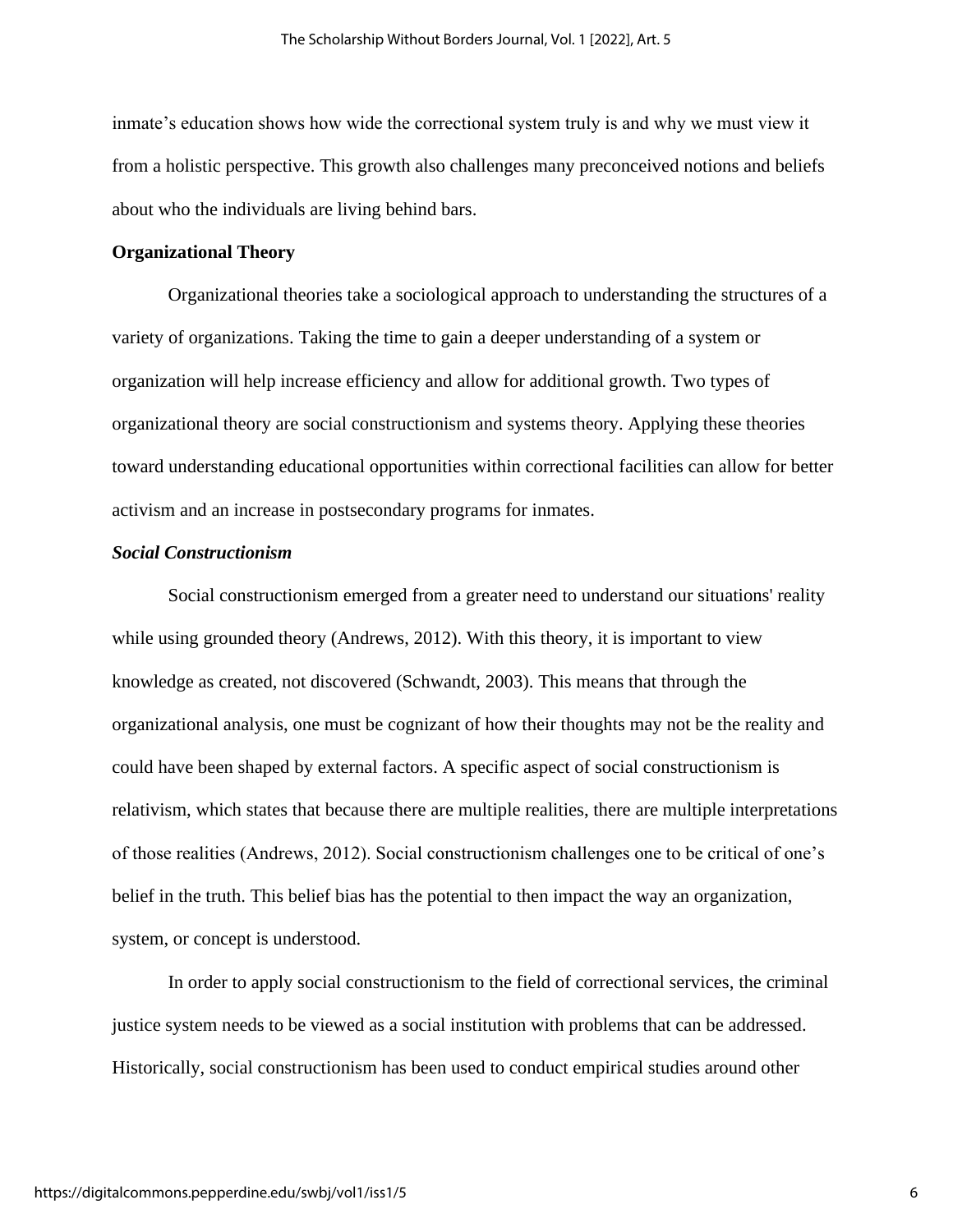social issues such as AIDS, hate crimes, child abuse, and many others (Weinberg, 2014). Similar to the criminal justice system these are all social issues that either have large public concern and/or greatly impact the general population. Every individual person has a certain outlook, personal experience, or bias when it comes to various social systems, including correctional institutions. Utilizing social constructionism can reframe the thought of inmates as criminals serving a punishment, but as people working on being rehabilitated to rejoin our society. Then understanding the evidence that supports education on reentry allows for better activism for an increase in opportunities.

#### *Systems Theory*

Systems theory is an approach that considers all entities inside nature, society, and scientific domains as systems that are impacted by various factors in their environment. This theory's keystone is to investigate these systems from a holistic perspective (Mele, Pels, & Polese, 2019). Examiners, not only look at various parts of the system but aim to form an understanding from a macro level. This will allow one to see the factors impacting the system. There are three types of systems that systems theory seeks to understand; those are open, closed, and isolated systems. The system of correctional facilities would be considered an open system due to the fact that it exchanges people and information with its external environment (Mele, Pels, & Polese, 2019). Through a specific application of systems theory to an open system, one analyzes the interconnectedness of the system with its external factors. In the case of correctional facilities, this can look at reentry into society and the factors within the system that ensure a successful reentry. Additionally, systems theory requires one to think about the system from a holistic perspective, nothing that one must "work on the system, not in the system" (Kim, 1999).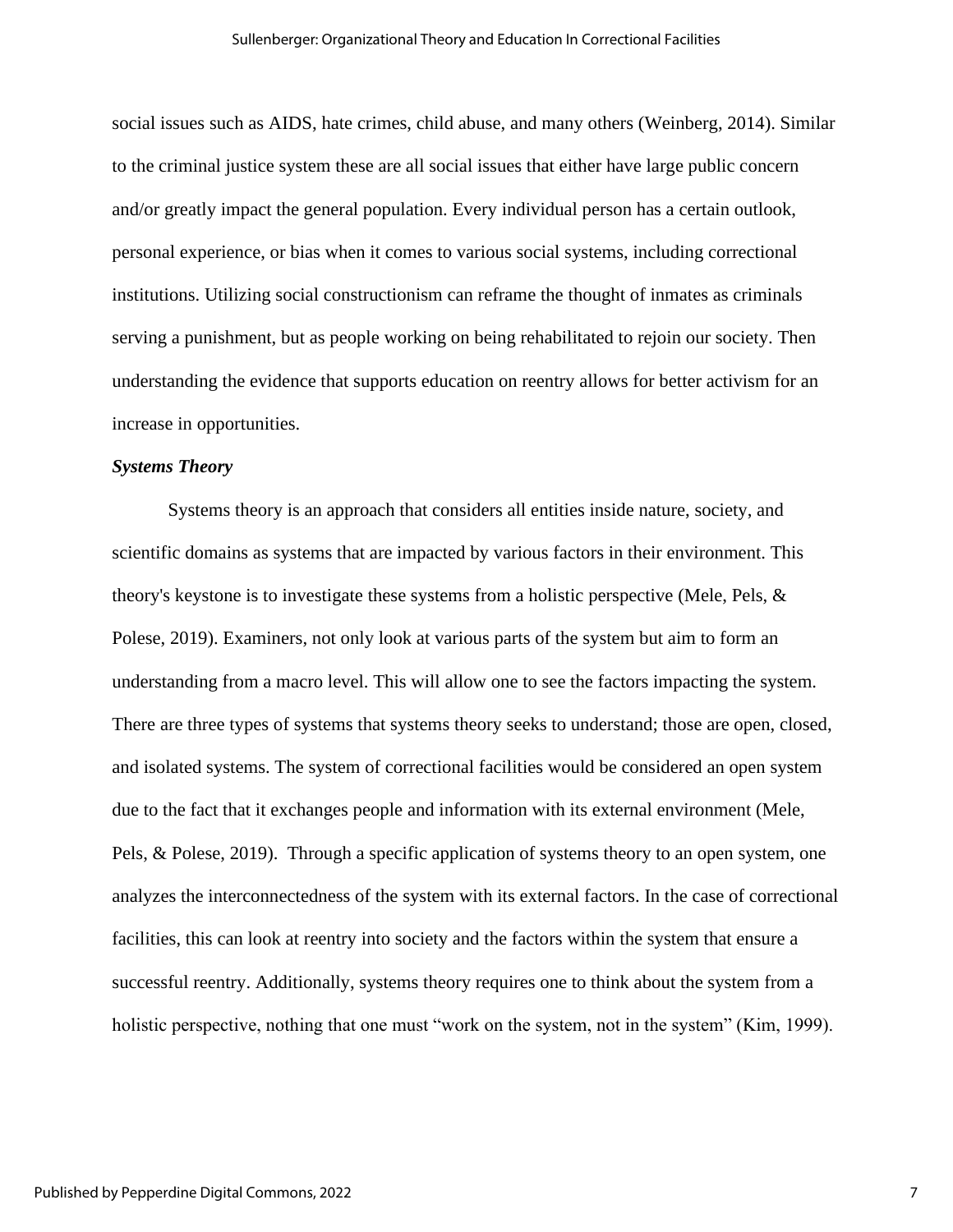This correlates directly with the notion of social constructionism of letting go of personal biases and understanding that one's pre-conceived stance may not be the true reality.

For the success of postsecondary programs in correctional facilities, the system must rely on strong partnerships with external systems. As noted in many of the example programs, the current degree-granting programs are partnerships with local universities. Systems theory allows us to gain an understanding of the relationship between these different kinds of institutions to foster a collaborative environment to work towards the shared goal.

#### **Conclusion**

The first thing we need to do in order to advocate for better correctional education programs is to use social constructionism and reframe the preconceived notions we have about the incarceration system and the people in it. By taking the time to understand not only these inmates' drive but also their ability to make improvements in their life, regardless of their sentence allows for people to help advocate for and work towards constantly improving these programs.

Next, we must use open systems theory to look at the effect these education programs have on many aspects of our society. Not only do these programs help reform the individuals directly associated with them, it promotes pursuing education for those surrounding them, helps keep the general public safe, and allow for additional funding to be allocated elsewhere.

There are many programs across the country that support these individuals' educational pursuits. Even though we see growth in program offerings, there are still 2.3 million inmates in our system, and they must be viewed as people to serve that can add value to their lives and our world. Through understanding the significance of these programs, advocacy for additional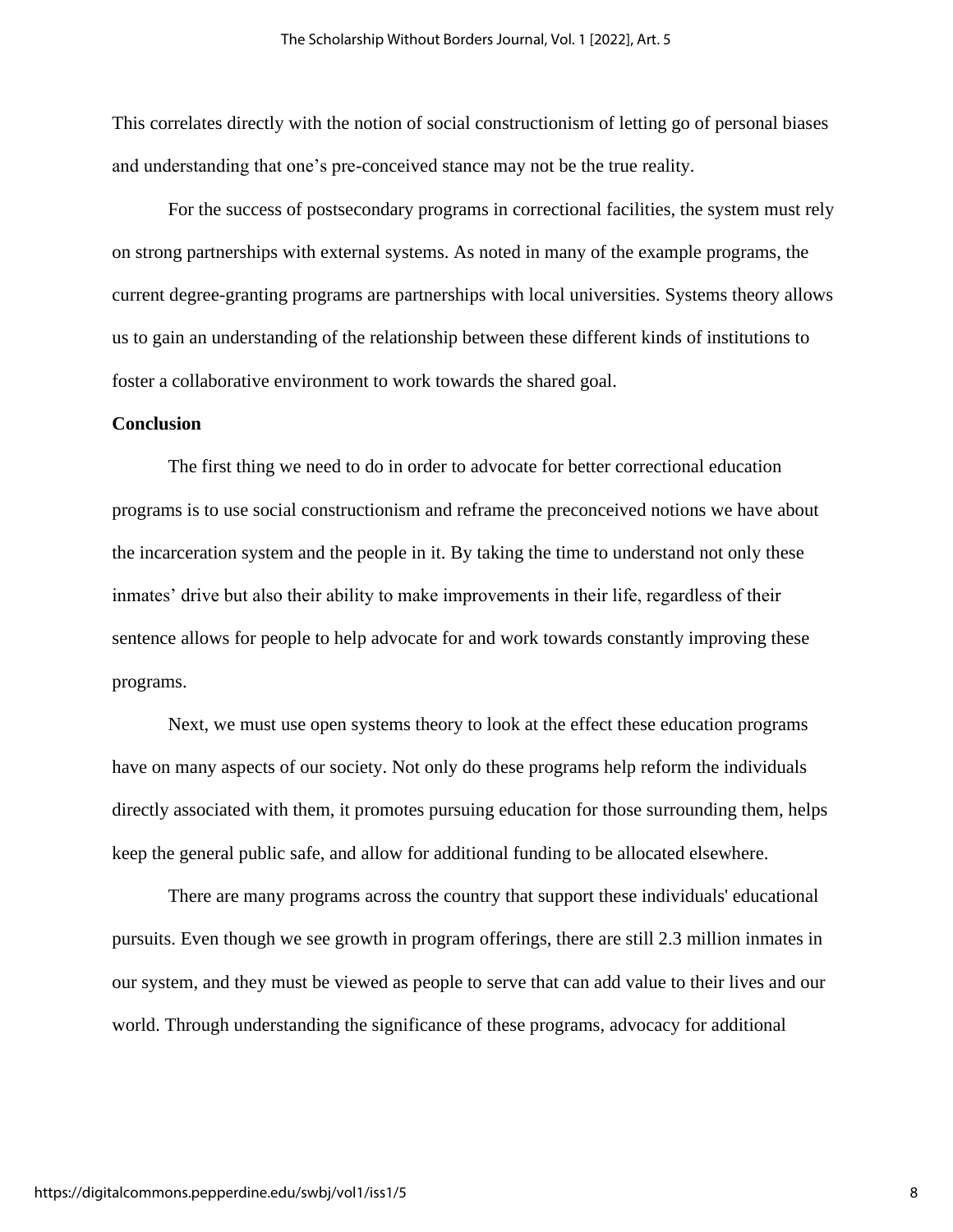postsecondary opportunities can occur and help more inmates strengthen their pathway to a new

future.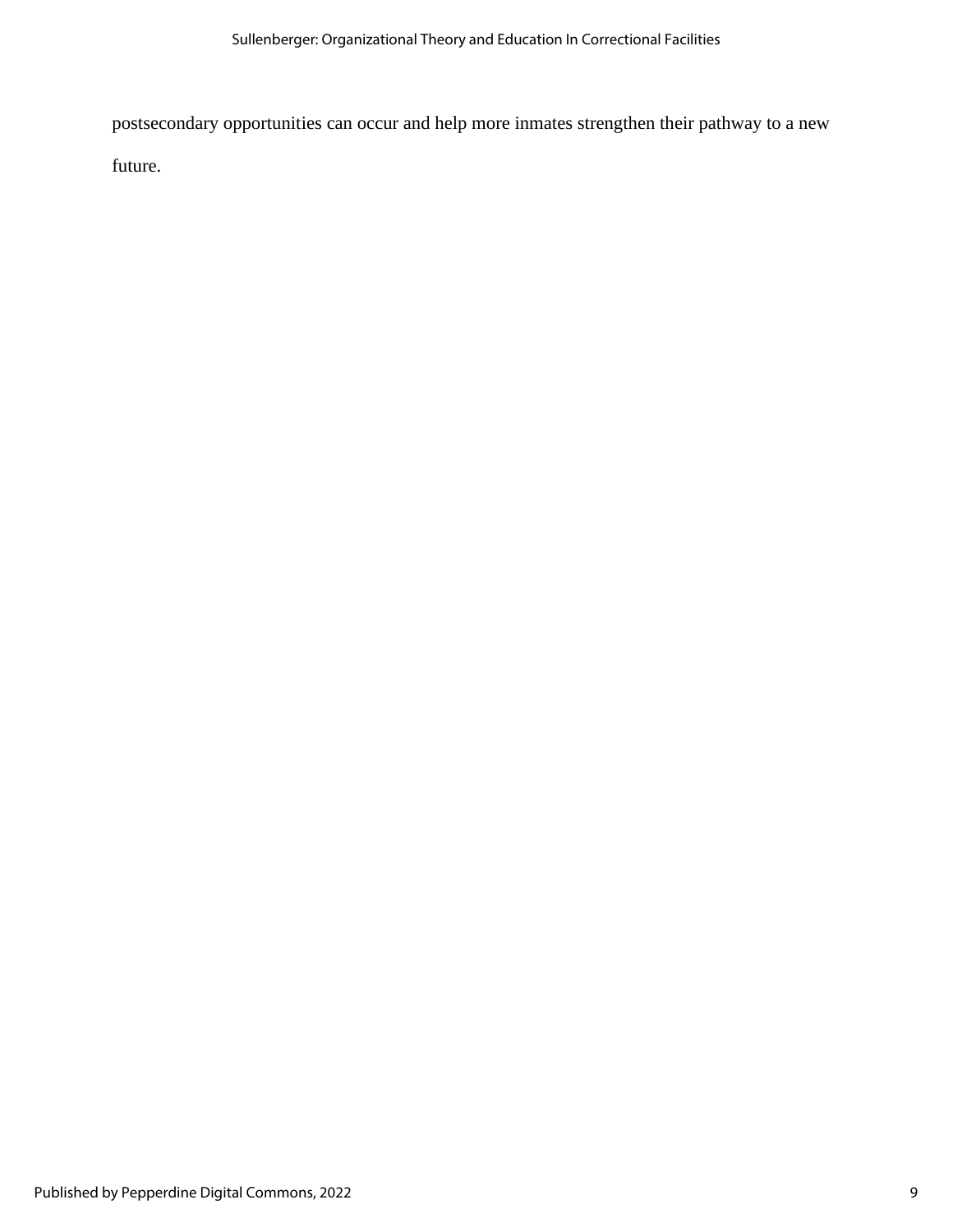#### **Resources**

Andrews, T. (2012). What is social constructionism? *Grounded Theory Review: An* 

*International Journal, 1*(11).

Bard Prison Initiative. (n.d.). *Who we are.* Bard Prison Initiative.

<https://bpi.bard.edu/who-we-are/>

California Department of Corrections and Rehabilitation. (n.d.). *Vision, mission, values, and* 

*goals.* California Department of Corrections and

Rehabilitation[.https://www.cdcr.ca.gov/about-cdcr/vision-mission-](https://www.cdcr.ca.gov/about-cdcr/vision-mission-values/#:~:text=To%20facilitate%20)

[values/#:~:text=To%20facilitate%20](https://www.cdcr.ca.gov/about-cdcr/vision-mission-values/#:~:text=To%20facilitate%20)[the%20successful%20](https://www.cdcr.ca.gov/about-cdcr/vision-mission-values/#:~:text=To%20facilitate%20the%20successful%20reintegration,a%20safe%20and%20humane%20environment)

[reintegration,a%20safe%20and%20humane%20environment](https://www.cdcr.ca.gov/about-cdcr/vision-mission-values/#:~:text=To%20facilitate%20the%20successful%20reintegration,a%20safe%20and%20humane%20environment)

California State University, Los Angeles. (n.d.). *Prison graduate initiative*. California State

University, Los Angeles, Center for Engagement, Service, and the Public Good.

<https://www.calstatela.edu/engagement/prison-graduation-initiative>

Cal State LA Community Impact Media. (2018, May 21). *Cal State LA Prison Graduation Initiative* [Video]. Youtube

[https://www.youtube.com/watch?list=PLyQogDWAvxmgVQigF3jW126](https://www.youtube.com/watch?list=PLyQogDWAvxmgVQigF3jW126%09QzAR8GH)

[QzAR8GH](https://www.youtube.com/watch?list=PLyQogDWAvxmgVQigF3jW126%09QzAR8GH)[ZhW&v=DwrbOVZRFu0&feature=emb\\_logo](https://www.youtube.com/watch?list=PLyQogDWAvxmgVQigF3jW126QzAR8GHZhW&v=DwrbOVZRFu0&feature=emb_logo)

- Crayton, A., & Neusteter, S. R. (2008). *The Current State of Correctional Education*, paper presented at Reentry Roundtable on Education, New York: John Jay College of Criminal Justice, Prisoner Reentry Institute.
- Courtney, L., Eppler-Epstein, S., Pelletier, E., King, R., & Lei, S. (2017). A matter of time: The causes and consequences of rising time served in America's prisons. *Urban Institute.*

Davis, L. M., Bozick, R., Steele, J. L., Saunders, J., & Miles, J. N. V. (2013). *Evaluating the*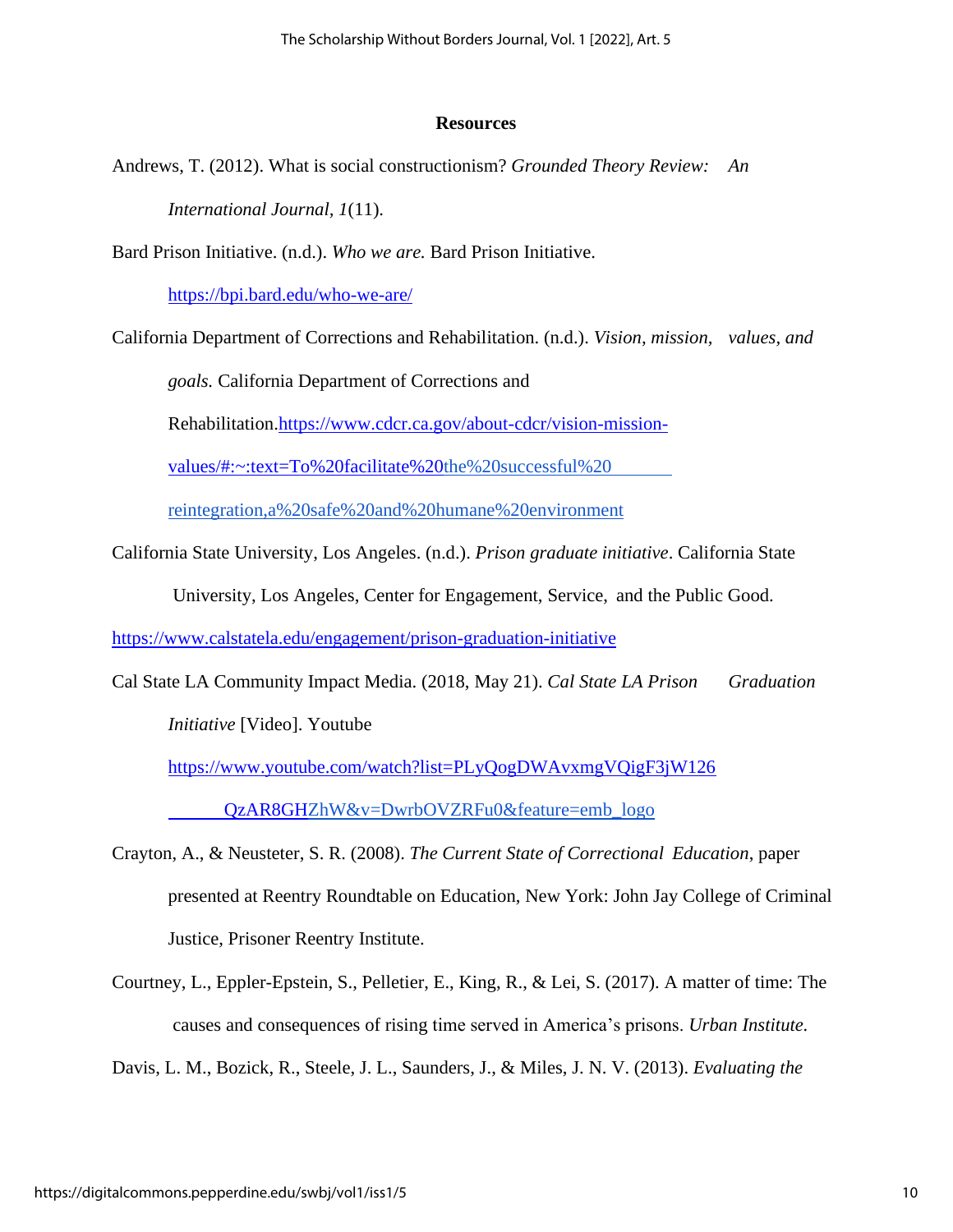*effectiveness of correctional education: A meta-analysis of programs that provide education to incarcerated adults*. Rand Corporation.

- Davis, L. M., Steele, J. L., Bozick, R., Williams, M. V., Turner, S., Miles, J. N. V., Saunders, J., & Steinberg, P. S. (2014). *How effective is correctional education, and where do we go from here? The results of a comprehensive evaluation.* RAND Corporation.
- Duwe, G., & Clark, V. (2014). The effects of prison-based educational programming on recidivism and employment. *The Prison Journal, 94*(4). 454-478.
- Fox, L. (2008, March 12). *Burgeoning prison populations strain state budgets.* Economic Policy Institute. https://www.epi.org/publication/webfeatures\_snapshots\_20080312/
- Kim, D. H. (1999). *Introduction to systems thinking*. Pegasus Communications, Inc.
- Lagemann, E. C. (2014). *Liberating minds: The case for college in prison.* ProQuest EBook Central. https://ebookcentral-proquest-com.lib.pepperdine.edu
- Marable, M. (2008). Incarceration vs. education: Reproducing racism and poverty in America*. Race, Poverty, & the Environment***.**
- Marks, A. (1977). One inmate's push to restore education funds for prisoners. *Christian Science Monitor, 89*. 3.
- Mele, C., Pels, J., & Polese, F. (2019). A brief review of systems theories and their managerial applications. *Service Science, 2*(1-2). 126-135.
- Nellis, A. (2016, June 14). *The color of justice: Racial and ethnic disparity in state prisons.* The Sentencing Project. https://www.sentencingproject.org/publications/color-of-Justiceracialand-ethnic-disparity-in-state-prisons/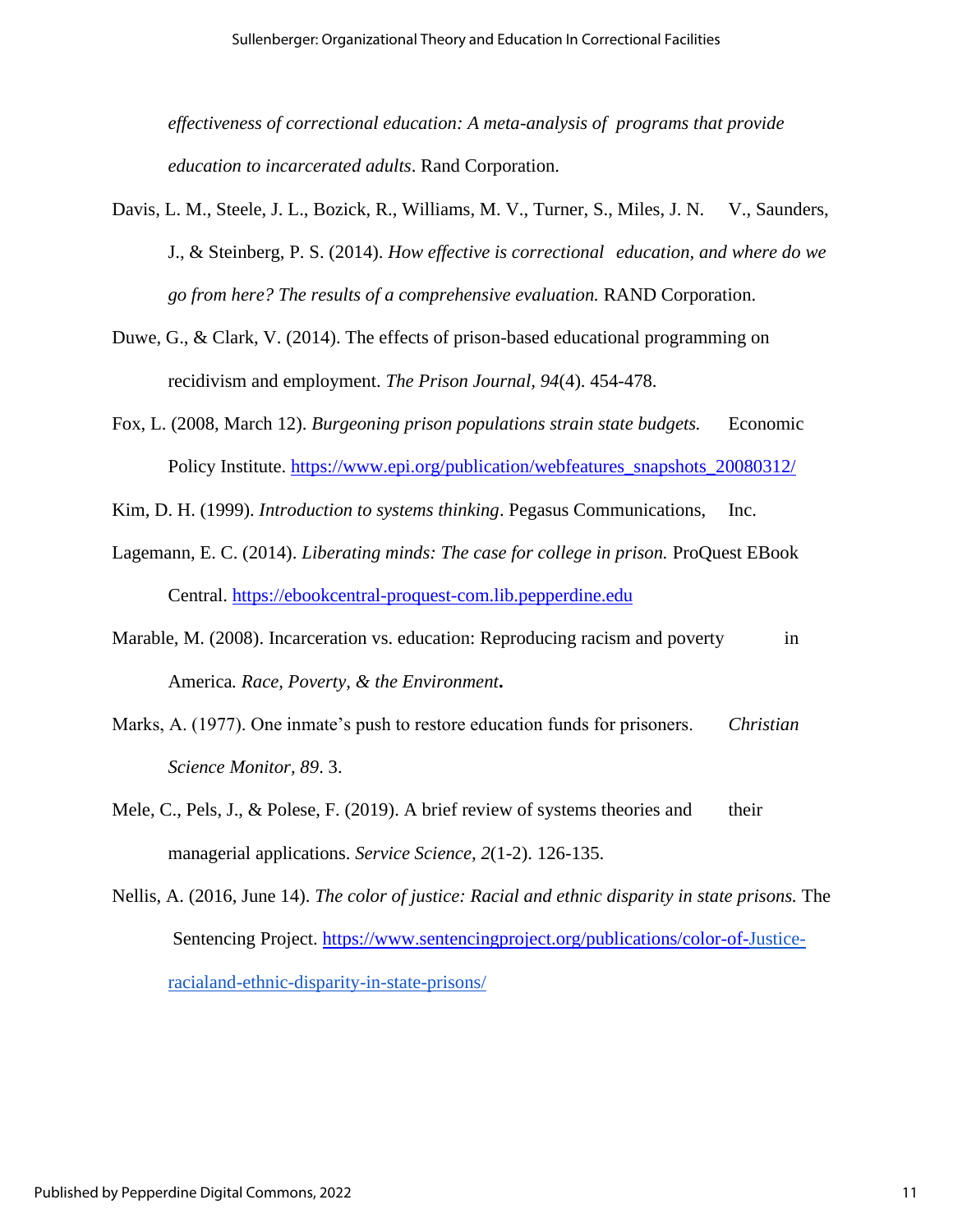Pitzer College. (2020, December 9). *Pitzer College launches country's first inside-out bachelor's degree program for the incarcerated.* Pitzer College.

https://www.pitzer.edu/communications/2020/12/10/pitzer-college-launches-countrysfirst-inside-out-bachelors-degree-program-for-the-incarcerated/

Prison Policy Initiative. (n.d.). *California profile.* Prison Policy Initiative. https://www.prisonpolicy.org/profiles/CA.html

Sawyer, W., & Wagner, P. (2020, March 24). *Mass Incarceration: The whole pie 2020*. Prison Policy Initiative.

https://www.prisonpolicy.org/reports/pie2020.html#:~:text=The%20American%20crimin al%20justice%20system,civil%20commitment%20centers %2C%20state%20psychiatric

Schwandt, T. A. (2003). Three epistemological stances for qualitative inquiry: Interpretivism, hermeneutics and social constructionism. In Denzin, N.and Lincoln, Y (Eds.), *The Landscape of Qualitative Research: Theories and issues*. (pp. 292-331). Thousand Oaks, Sage.

- Taylor, J. M. (2005). Alternative funding options for postsecondary correctional education: Part one. *Journal of Correctional Education*, *56*, 6–17.
- Tien, J. M., & Berg, D. (2003). A case for service systems engineering. *Journal of Systems Science and Systems Engineering, 12*(1), 13-38.
- University of California, Irvine. (2020, December 16). *UCI and CDCR sign MOU to partner on new in-prison bachelor's degree program.* UCI News.

https://news.uci.edu/2020/12/16/uci-and-cdcr-sign-mou-to-partner-on- new-in-prisonbachelors-degree-program/